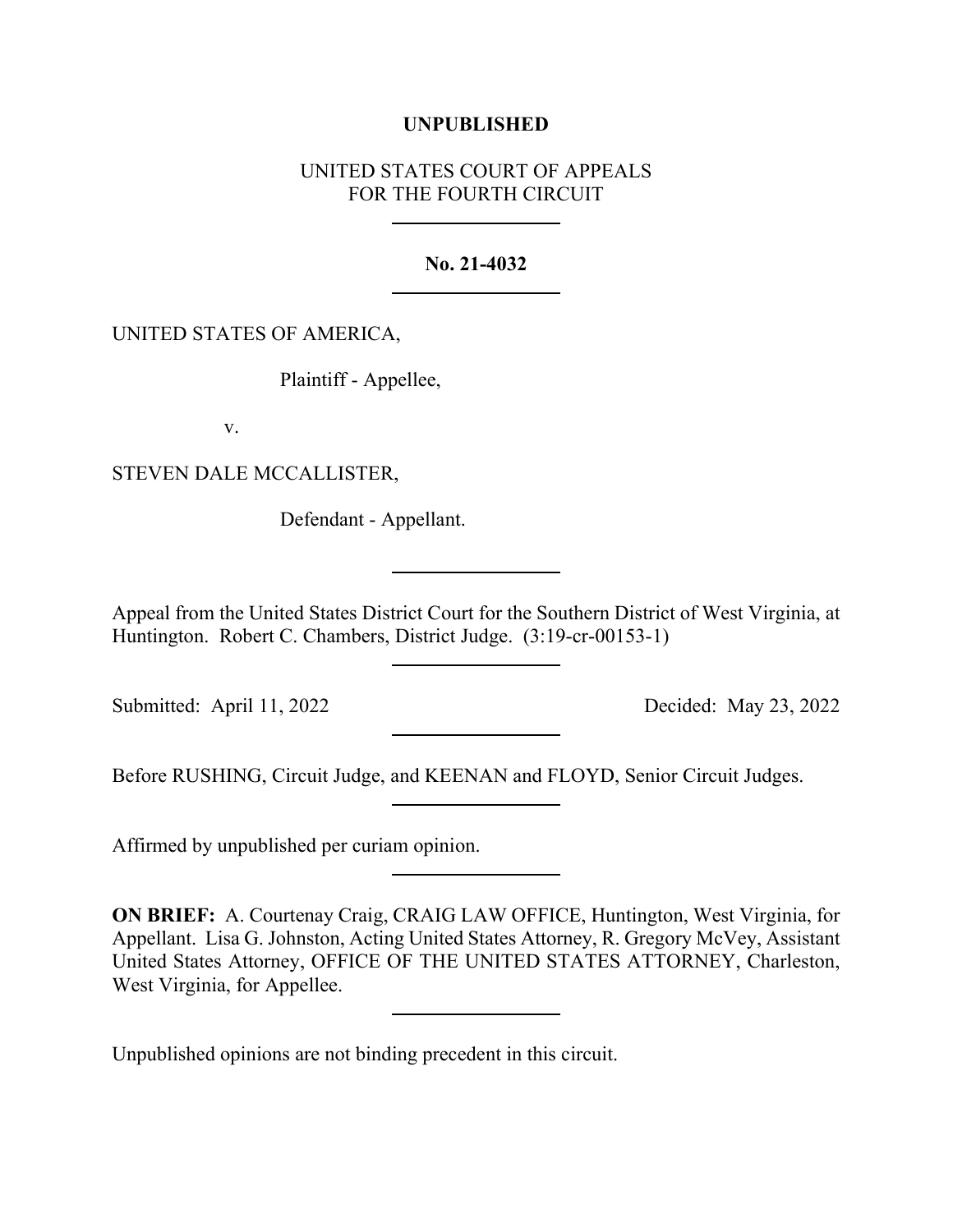#### PER CURIAM:

Following a jury trial, Steven Dale McCallister was convicted of distribution of a fentanyl mixture, in violation of 21 U.S.C. § 841(a)(1), possession with intent to distribute 400 grams or more of a fentanyl mixture, in violation of 21 U.S.C. § 841(a)(1), possession of a firearm in furtherance of a drug trafficking offense, in violation of 18 U.S.C. § 924(c), and possession of a firearm by a convicted felon, in violation of 18 U.S.C.  $\S$ § 922(g)(1), 924(a)(2). The district court sentenced McCallister to concurrent 180-month terms of imprisonment on the two drug counts, a concurrent 120-month term on the  $\S 922(g)$  count, and a consecutive 60-month term on the  $\S 924(c)$  count, for a total sentence of 240 months' imprisonment. McCallister appeals, asserting several challenges to his convictions. We affirm.

#### I.

McCallister first argues that the district court erred in denying his motion to suppress the evidence seized pursuant to a search warrant. He contends that the search warrant was invalid because it was based on an affidavit describing a controlled buy that occurred after the affidavit was drafted, the officer who prepared the affidavit was not present at the controlled buy, and the magistrate acted as a rubber stamp for law enforcement when he authorized the search warrant.

"We review the factual findings underlying a motion to suppress for clear error and the district court's legal determinations de novo." *United States v. Davis*, 690 F.3d 226, 233 (4th Cir. 2012). When the district court has denied a defendant's suppression motion, we construe the evidence in the light most favorable to the Government. *United States v.*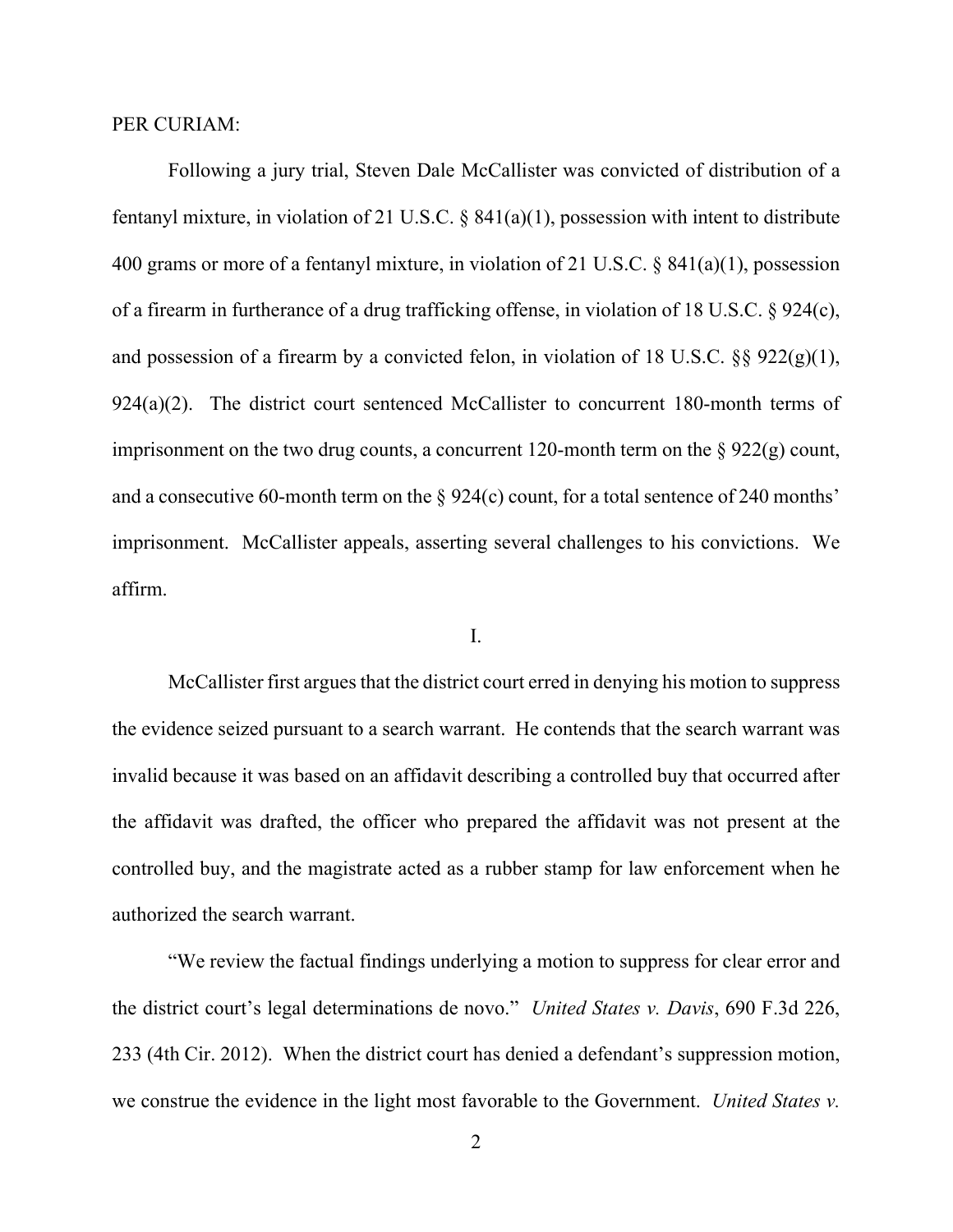*Abdallah*, 911 F.3d 201, 209 (4th Cir. 2018). "The duty of a reviewing court is simply to ensure that the magistrate had a substantial basis for concluding that probable cause existed." *United States v. Lull*, 824 F.3d 109, 115 (4th Cir. 2016) (cleaned up).

At the suppression hearing, the officer who prepared the search warrant and the supporting affidavit testified that he drafted them based on the manner in which the controlled buy was expected to transpire. Only after receiving word from other agents that the buy was successful did the officer sign the affidavit and meet with a magistrate who signed the search warrant. As the district court noted, when the magistrate signed the warrant, the information contained therein was an accurate description of what had transpired. We discern no defect in the warrant simply because it was drafted in advance of the controlled buy.

Furthermore, the warrant was not rendered invalid because the officer who prepared the affidavit was not present at the controlled buy. Under the collective knowledge doctrine, "when an officer acts on [information] from another officer, the act is justified if the [informing] officer had sufficient information to justify taking such action [him]self." *United States v. Massenburg*, 654 F.3d 480, 492 (4th Cir. 2011). In this situation, "the [informing] officer's knowledge is imputed to the acting officer." *Id*. Here, agents overseeing the controlled buy informed the officer who prepared the search warrant that the controlled buy had been completed. We conclude there was sufficient information, based on the agents' collective knowledge, to support the affidavit.

Finally, McCallister challenges the warrant by making a conclusory assertion that the magistrate served as a rubber stamp for the police when he authorized the search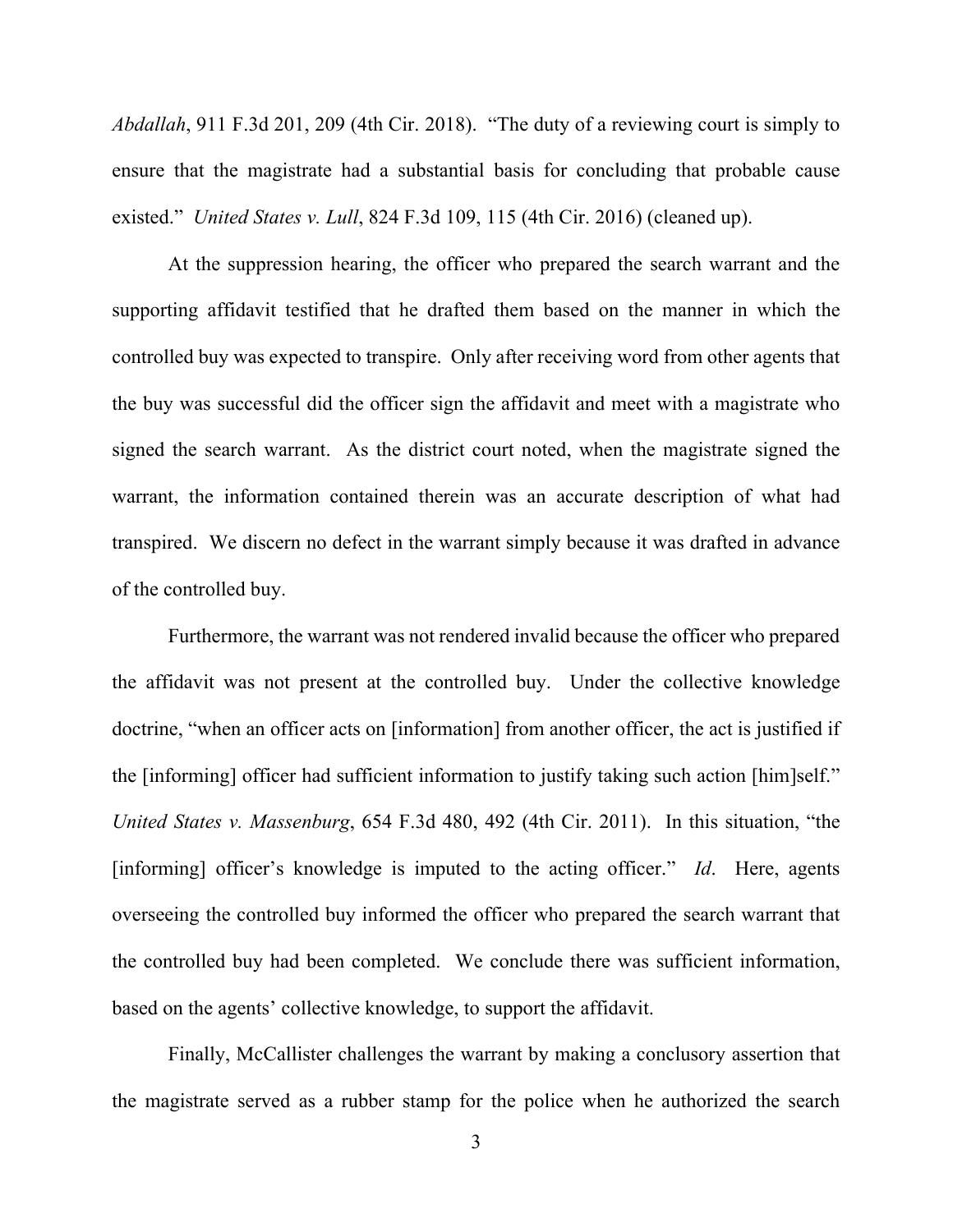warrant. An issuing magistrate acts as a rubber stamp for law enforcement when he approves a "bare bones" affidavit. A "bare bones" affidavit is one that contains "wholly conclusory statements, which lack the facts and circumstances from which a magistrate can independently determine probable cause." *United States v. Wilhelm*, 80 F.3d 116, 121 (4th Cir. 1996) (internal quotation marks omitted). An affidavit is "bare bones" when an affiant merely recites the conclusions of others without corroboration or independent investigation of the facts alleged. *See, e.g., id.* at 120. The affidavit in this case was based on law enforcement's observation and involvement in a controlled buy and, as such, was not bare bones. McCallister's claim that the magistrate acted as a rubber stamp for law enforcement is lacking in merit. We conclude that the district court did not err in denying McCallister's motion to suppress.

### II.

Next, McCallister argues that the chain of custody evidence was insufficient to support the admission at trial of the laboratory results of the drugs purchased from McCallister or seized pursuant to the search warrant, citing discrepancies between the collection of the evidence and receipt of that evidence at the laboratory. Specifically, McCallister argues that, between collection and testing, the weight of some of the drugs changed.

Because McCallister did not object at trial to the chain of custody of the drug exhibits, review is for plain error. *United States v. Johnson*, 945 F.3d 174, 177 (4th Cir. 2019). "To prevail under this standard, a defendant must show that (1) there was 'error' (2) that was 'plain' and (3) 'affect[ed] substantial rights,' and that (4) 'the error seriously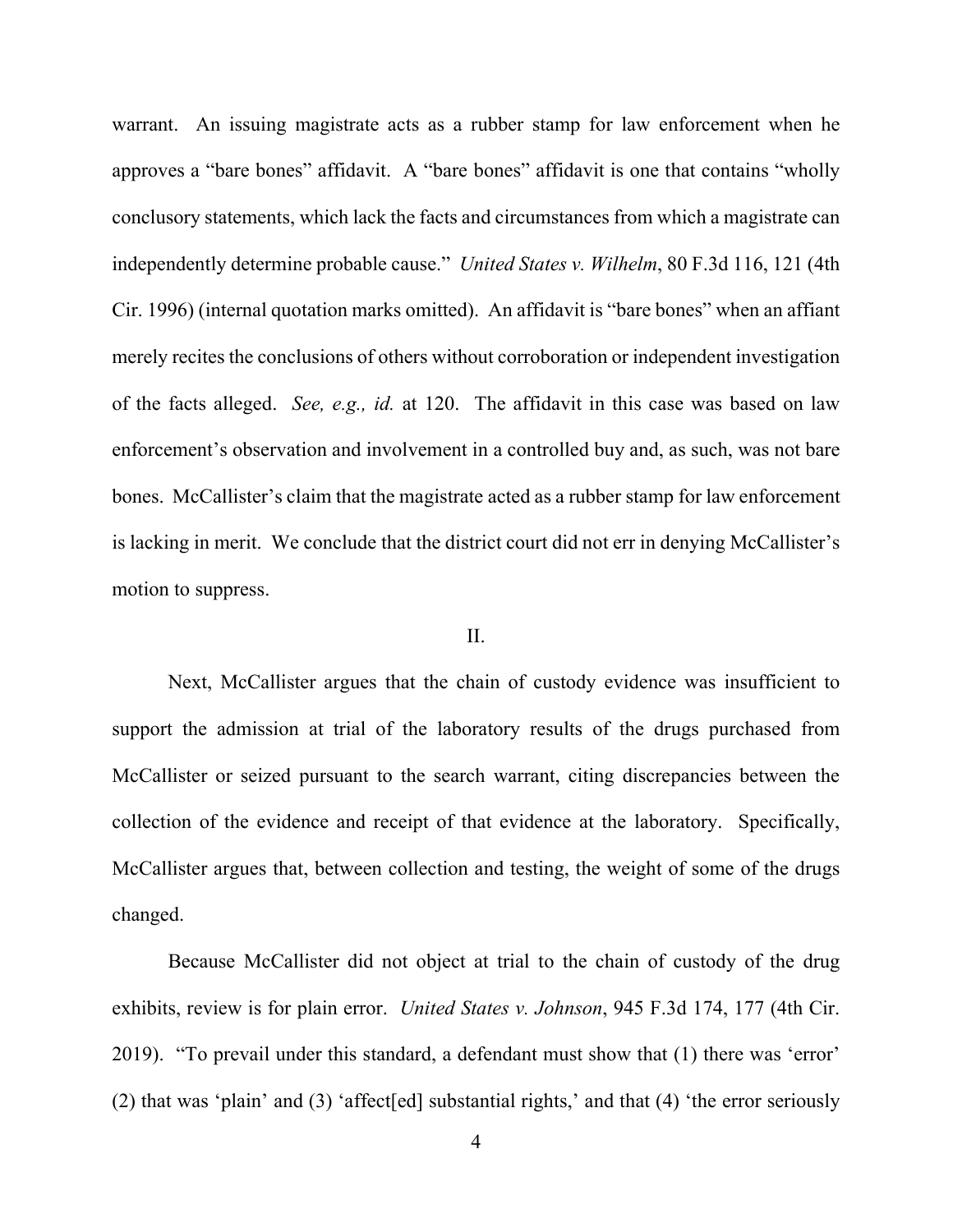affect[ed] the fairness, integrity or public reputation of judicial proceedings.'" *Id.* at 177- 78 (quoting *United States v. Olano*, 507 U.S. 725, 732 (1993)).

"Establishing a strict chain of custody is not an iron-clad requirement, and the fact of a missing link does not prevent the admission of real evidence, so long as there is sufficient proof that the evidence is what it purports to be and has not been altered in any material respect." *United States v. Summers*, 666 F.3d 192, 201 (4th Cir. 2011) (internal quotation marks omitted). The agents who seized the drugs, the evidence custodian, the agents who transported the drugs to the laboratories, and the chemists who tested the drugs all testified that the drugs purchased during the controlled buy or seized from McCallister's residence were the same drugs that were tested and that were admitted at trial.

Detective Wesley Daniels, the case agent in charge of the evidence seized during the execution of the search warrant, explained that, before sending the controlled substances for laboratory analysis, the agents weighed the substances to have an idea as to what the ultimate charges would be. However, the scales used by the agents were not certified and were not intended for precise measurements. Accordingly, the drugs were sent to the laboratory where a chemist would establish the certified weight. Thus, the difference in drug weight between the agents' measurements and the laboratory measurements were attributable to the inaccuracy of the investigating agents' scales, which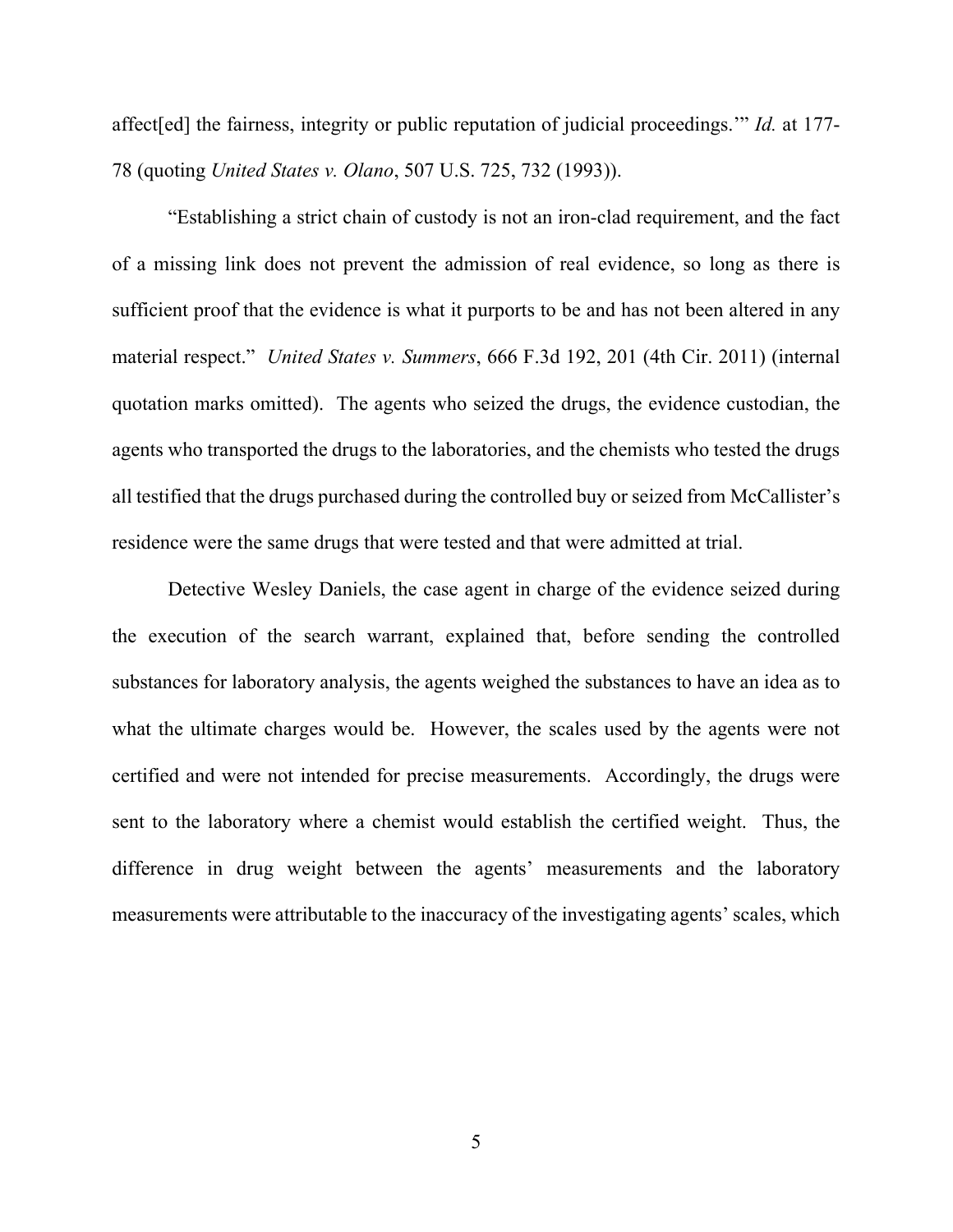were not intended to give precise weights for purposes of pursuing specific charges.[\\*](#page-5-0) We conclude that the district court did not plainly err in admitting the laboratory results.

III.

Although the original indictment only charged McCallister, two superseding indictments added more charges, including some against McCallister's father. The charges against McCallister's father were ultimately dismissed. McCallister contends that the Government charged his father in the superseding indictments in bad faith based on inaccurate testimony from Detective Daniels at the grand jury hearings, that the resulting indictments extended McCallister's trial date beyond the Speedy Trial Act time limits, and that the district court therefore erred in denying his motion to dismiss the indictment as a deterrent to prosecutorial misconduct.

"Defendants alleging grand jury abuse bear the burden of rebutting the presumption of regularity attached to a grand jury's proceeding." *United States v. Alvarado*, 840 F.3d 184, 189 (4th Cir. 2016) (cleaned up). "A district court may not dismiss an indictment for errors in grand jury proceedings unless such errors prejudiced the defendant." *Bank of Nova Scotia v. United States*, 487 U.S. 250, 254 (1988). To establish actual prejudice for prosecutorial misconduct in grand jury proceedings, a defendant must show either "that the

<span id="page-5-0"></span><sup>\*</sup> McCallister points out that one exhibit weighed approximately 400 grams at collection, but was identified in laboratory analysis as two 200-gram bags. We find no chain of custody concern. Not only is the aggregate weight the same, but the West Virginia State Police chemist testified that, after weighing a substance, the laboratory would repackage it in the original packaging or in its own packaging. As to any discrepancies in the weight of the methamphetamine, all charges relating to methamphetamine were dismissed before trial.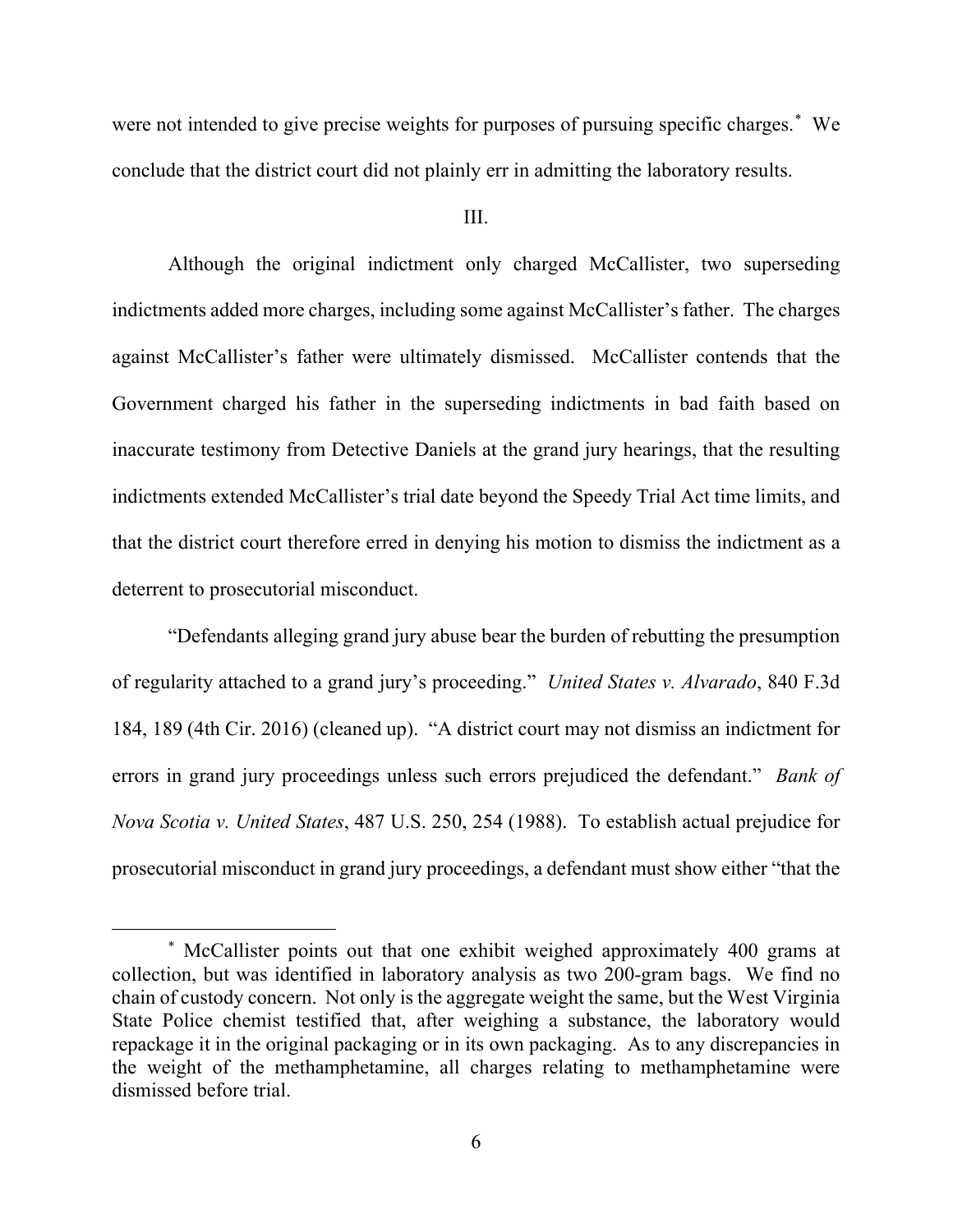violation substantially influenced the grand jury's decision to indict, or . . . there is 'grave doubt' that the decision to indict was free from the substantial influence of such violations." *Id.* at 256.

Our review of the record convinces us that McCallister failed to show either that the mistaken testimony substantially influenced the grand juries' decisions to indict or that there is grave doubt that their decisions were free from substantial influence from the mistaken testimony. We therefore conclude that the district court properly denied McCallister's motion to dismiss the indictment.

#### IV.

Finally, McCallister claims that the evidence was insufficient to show that he constructively possessed the firearm seized from under the bed in his bedroom. We will uphold a verdict if there is substantial evidence, viewed in the light most favorable to the Government, to support it. *United States v. Palomino-Coronado*, 805 F.3d 127, 130 (4th Cir. 2015). Substantial evidence is "evidence that a reasonable finder of fact could accept as adequate and sufficient to support a conclusion of a defendant's guilt beyond a reasonable doubt." *Id.*

Possession of a firearm may be shown through actual or constructive possession. *See United States v. Al Sabahi*, 719 F.3d 305, 311 (4th Cir. 2013). "[T]he government can prove constructive possession by showing that [McCallister] intentionally exercised dominion and control over the firearm, or had the power and intention to exercise dominion and control over the firearm." *Id*. (internal quotation marks omitted). "A person may have constructive possession of contraband if he has ownership, dominion, or control over the